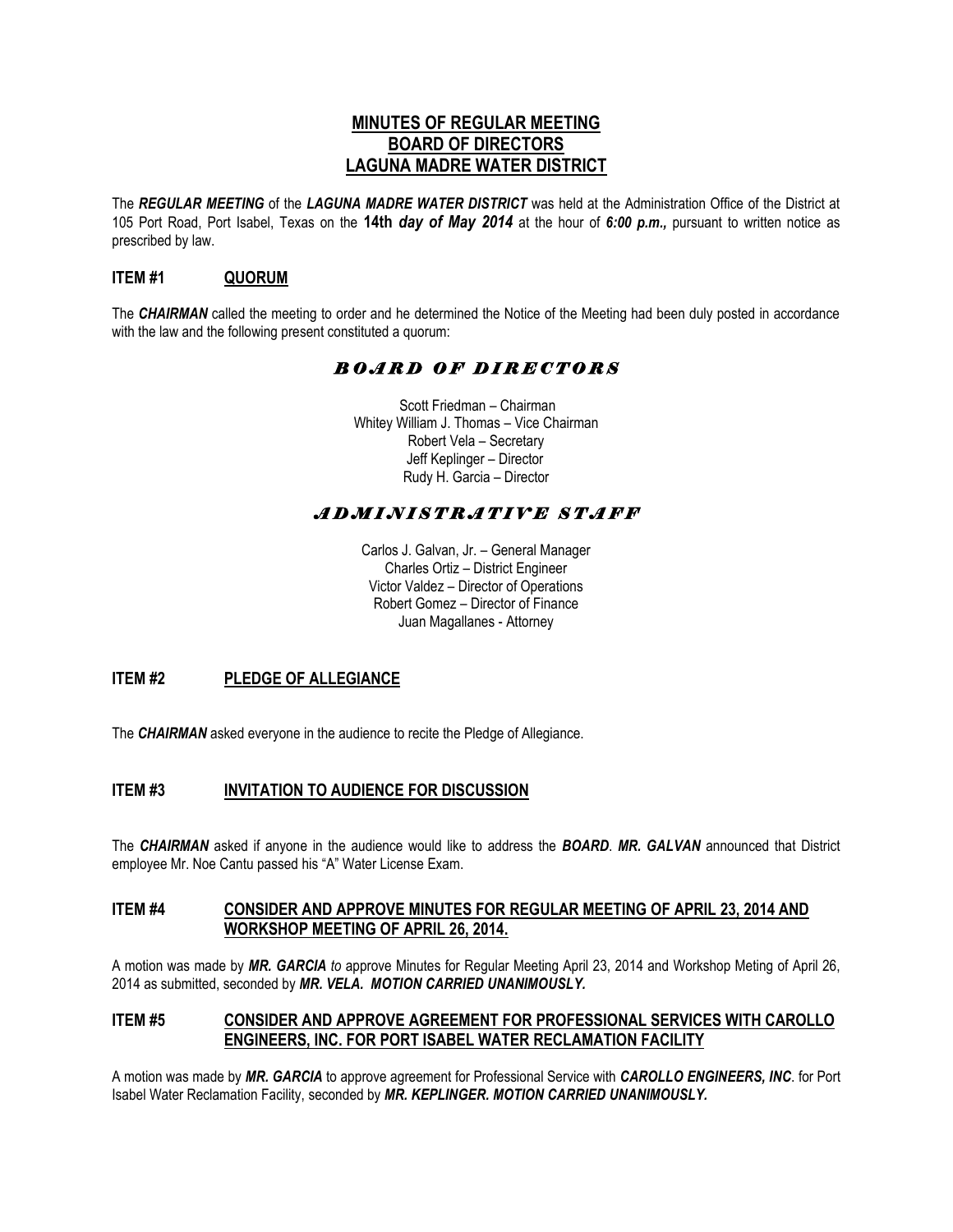# **ITEM #6 CONSIDER AND APPROVE CAPEX CONSULTING GROUP TO PROVIDE A COMPREHENSIVE WATER AND WASTEWATER UTILITY FINANCIAL STUDY TO LAGUNA MADRE WATER DISTRICT.**

A motion was made by *MR. THOMAS* to table item for CAPEX Consulting Group to provide a comprehensive Water and Wastewater Utility Financial Study to Laguna Madre Water District, seconded by *MR. KEPLINGER. MOTION CARRIED UNANIMOUSLY. NO ACTION ITEM TABLED.*

# **ITEM #7 CONSIDER AND APPROVE RESOLUTION FOR MEMBERSHIP TO THE STATE PURCHASING PROGRAM (TEXMAS)**

A motion was made by *MR. THOMAS to* approve Resolution for membership to the State Purchasing Program (TEXMAS), seconded by *MR. KEPLINGER. MOTION CARRIED UNANIMOUSLY.*

#### **ITEM #8 CONSIDER AND APPROVE DISBURSEMENTS**

A motion was made by *MR. KEPLINGER to* approve Disbursements as submitted, seconded by *MR. VELA. MOTION CARRIED UNANIMOUSLY.*

#### **ITEM #9 GENERAL MANAGER'S REPORT**

#### **A. PRECAUTIONARY NOTIFICATION FROM TCEQ UPDATE B. TANK PRO MEETING UPDATE**

*MR. GALVAN* gave an update on the Precautionary Notification from TCEQ; and Tank Pro Meeting.

## **ITEM #10 DISTRICT ENGINEER'S REPORT**

## **A. WATER PLANT 2 MICROFILTRATION IMPROVEMENTS**

**B. CUATES PUMP STATION AND PIPELINE REHABILITATION** 

## **C. LIFT STATION NO. 19 EXPANSION**

*MR.* **ORTIZ** gave an update on following Master Projects: Water Plant 2 Microfiltration Improvements; Cuates Pump Station and Pipeline Rehabilitation; and Lift Station No. 19 Expansion.

## **ITEM #11 FINANCE DIRECTOR'S REPORT**

#### **A. REVENUE AND EXPENSE COMPARISON REPORTS**

#### **ITEM #12 ADJOURNMENT**

The *CHAIRMAN* adjourned the meeting at *6:55 p.m.*

**\_\_\_\_\_\_\_\_\_\_\_\_\_\_\_\_\_\_\_\_\_\_\_\_\_\_\_\_\_\_\_\_\_\_\_\_\_\_**

**SCOTT FRIEDMAN, CHAIRMAN**

**\_\_\_\_\_\_\_\_\_\_\_\_\_\_\_\_\_\_\_\_\_\_\_\_\_\_\_\_\_\_\_\_\_\_\_**

**ROBERT VELA, SECRETARY**